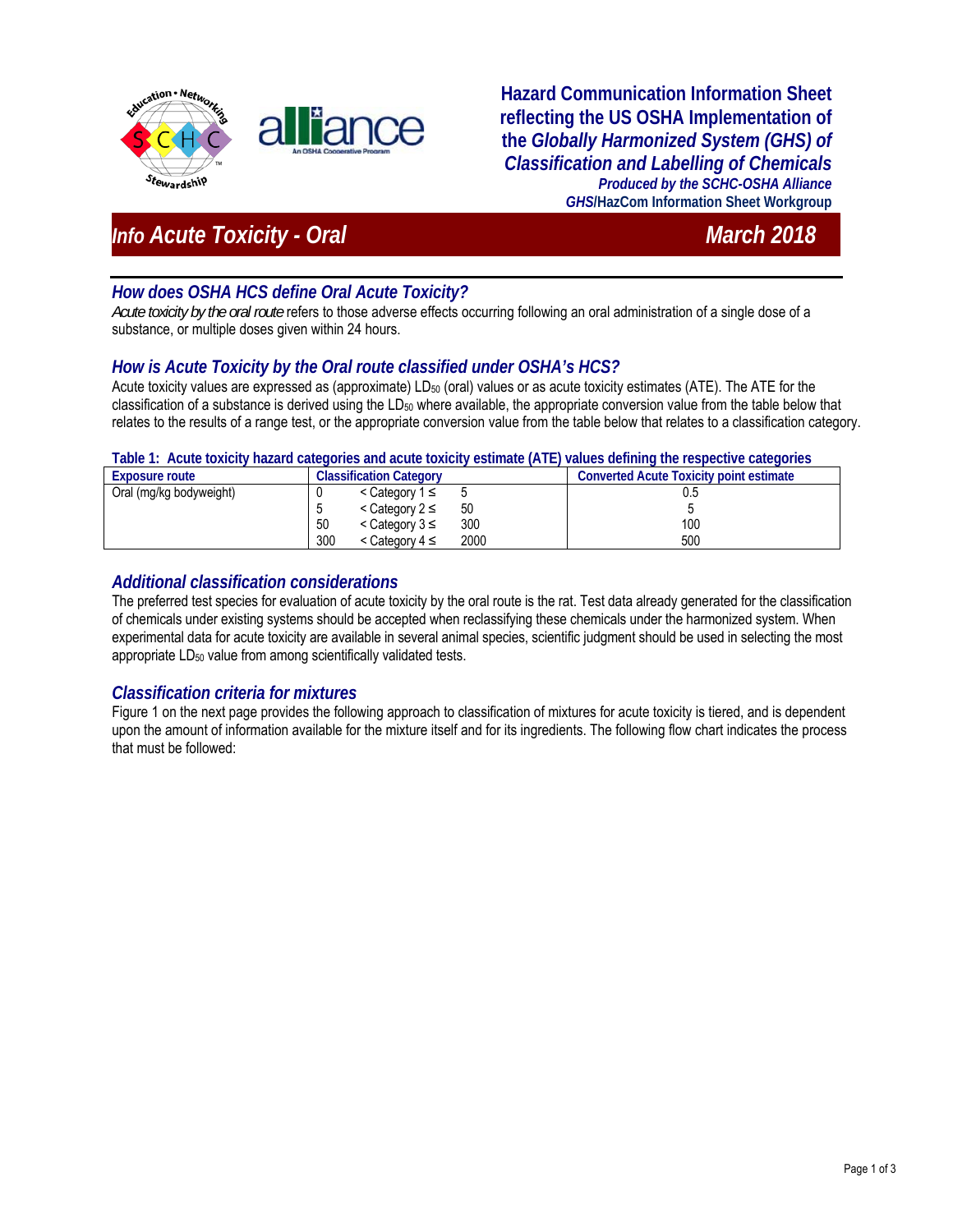**Figure 1: Tiered approach to classification of mixtures for acute toxicity**



**Classification of mixtures** for acute toxicity may be carried out for each route of exposure, but is only required for one route of exposure as long as this route is followed (estimated or tested) for all ingredients and there is no relevant evidence to suggest acute toxicity by multiple routes. When there is relevant evidence of acute toxicity by multiple routes of exposure, classification is to be conducted for all appropriate routes of exposure. All available information shall be considered. The pictogram and signal word used shall reflect the most severe hazard category; and all relevant hazard statements shall be used.

**For purposes of classifying the hazards of mixtures in the tiered approach:** (a) The "relevant ingredients" of a mixture are those which are present in concentrations ≥ 1% (weight/weight for solids, liquids, dusts, mists and vapors and volume/volume for gases). If there is reason to suspect that an ingredient present at a concentration < 1% will affect classification of the mixture for acute toxicity, that ingredient shall also be considered relevant. Consideration of ingredients present at a concentration < 1% is particularly important when classifying untested mixtures which contain ingredients that are classified in Category 1 and Category 2; (b) Where a classified mixture is used as an ingredient of another mixture, the actual or derived acute toxicity estimate (ATE) for that mixture is used when calculating the classification of the new mixture using the formulas in A.1.3.6.1 and A.1.3.6.2; (c) If the converted acute toxicity point estimates for all ingredients of a mixture are within the same category, then the mixture should be classified in that category. (d) When only range data (or acute toxicity hazard category information) are available for ingredients in a mixture, they may be converted to point estimates in accordance with Table 1 when calculating the classification of the new mixture using the formulas in A.1.3.6.1 and A.1.3.6.2 of 29 CFR 1910.1200.

#### **Classification of mixtures where acute toxicity test data are available for the complete mixture**

Where the mixture itself has been tested to determine its acute toxicity, it is classified according to the same criteria as those used for substances, presented in Table 1. If test data for the mixture are not available, the procedures presented below must be followed.

#### **Classification of mixtures where acute toxicity test data are not available for the complete mixture: bridging principles**

Where the mixture itself has not been tested to determine its acute toxicity, but there are sufficient data on both the individual ingredients and similar tested mixtures to adequately characterize the hazards of the mixture, these data will be used in accordance with the following bridging principles: Dilution, Batching, Concentration of mixtures, Interpolation within one toxicity category, Substantially similar mixtures, and Aerosols.

## **A.1.3.6 Classification of mixtures based on ingredients of the mixture (additivity formula)**

#### **A.1.3.6.1** *Data available for all ingredients*

The acute toxicity estimate (ATE) of ingredients is considered as follows: (a) Include ingredients with a known acute toxicity, which fall into any of the acute toxicity categories, or have an oral or dermal LD<sub>50</sub> greater than 2000 but less than or equal to 5000 mg/kg body weight (or the equivalent dose for inhalation); (b) Ignore ingredients that are presumed not acutely toxic (e.g., water, sugar); (c) Ignore ingredients if the data available are from a limit dose test (at the upper threshold for Category 4 for the appropriate route of exposure as provided in the flow chart above) and do not show acute toxicity.

Ingredients that fall within the scope of this paragraph are considered to be ingredients with a known acute toxicity estimate (ATE). The ATE of the mixture is determined by calculation from the ATE values for all relevant ingredients according to the following formula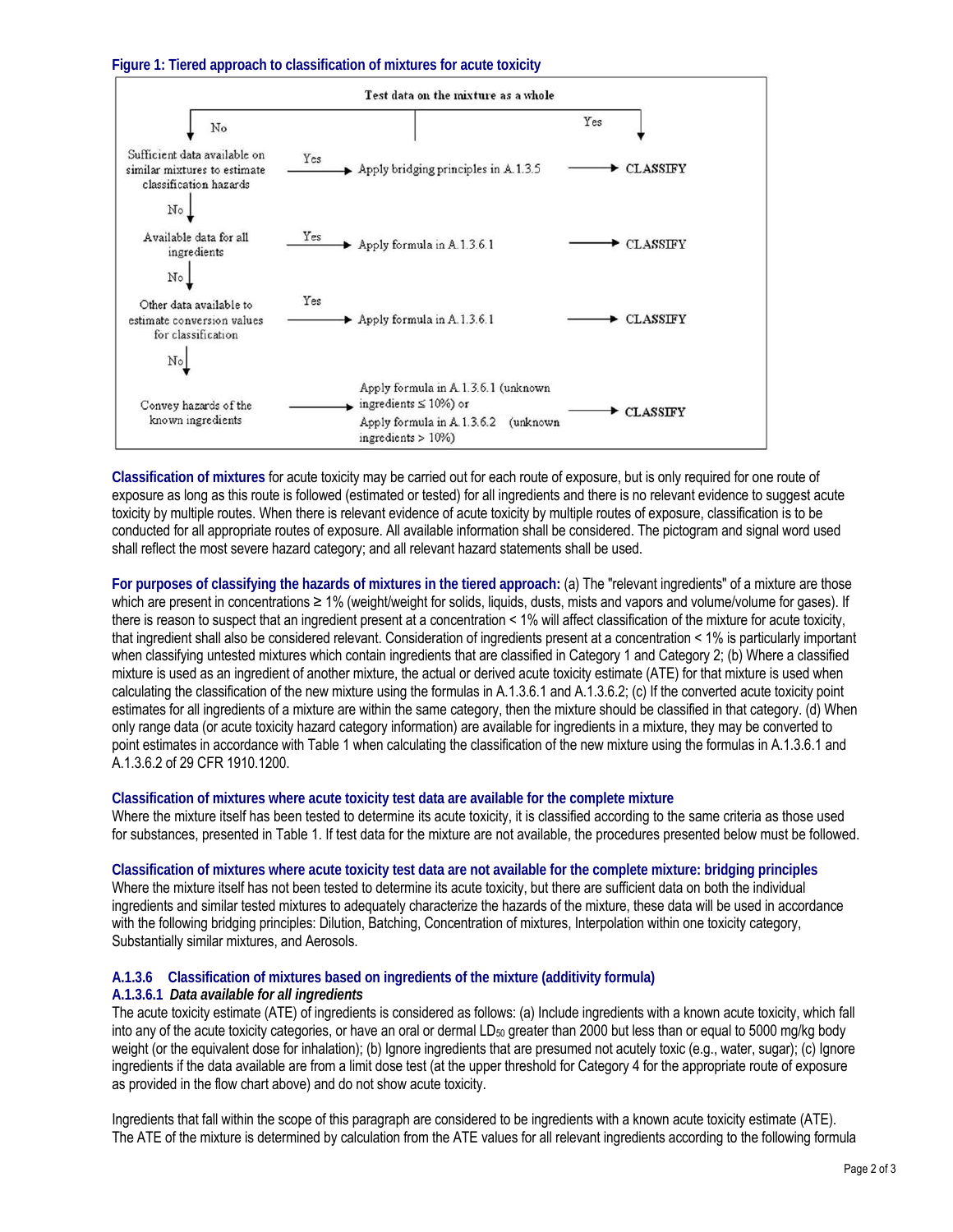$$
\frac{100}{\text{ATEmix}} = \sum_{n} \frac{Ci}{\text{ATE}}
$$

where:  $C_i$  = concentration of ingredient i n ingredients and i is running from 1 to n  $ATE<sub>i</sub>$  = acute toxicity estimate of ingredient i

#### **A.1.3.6.2** *Data are not available for one or more ingredients of the mixture*

Where an ATE is not available for an individual ingredient of the mixture, but available information provides a derived conversion value, the formula in A.1.3.6.1 of 29 CFR 1910.1200 may be applied. This information may include evaluation of: (a) Extrapolation between oral, dermal and inhalation acute toxicity estimates. Such an evaluation requires appropriate pharmacodynamic and pharmacokinetic data; (b) Evidence from human exposure that indicates toxic effects but does not provide lethal dose data; (c) Evidence from any other toxicity tests/assays available on the substance that indicates toxic acute effects but does not necessarily provide lethal dose data; or (d) Data from closely analogous substances using structure/activity relationships.

This approach requires substantial supplemental technical information, and a highly trained and experienced expert, to reliably estimate acute toxicity. In the event that an ingredient with unknown acute toxicity is used in a mixture at a concentration ≥ 1%, and the mixture has not been classified based on testing of the mixture as a whole, the mixture cannot be attributed a definitive acute toxicity estimate. In this situation the mixture is classified based on the known ingredients only. (Note: A statement that x percent of the mixture consists of ingredient(s) of unknown toxicity is required on the label and safety data sheet in such cases). If the total concentration of the relevant ingredient(s) with unknown acute toxicity is ≤ 10% then the formula presented in A.1.3.6.1 of 29 CFR 1910.1200 must be used. If the total concentration of the relevant ingredient(s) with unknown acute toxicity is > 10%, the formula presented in A.1.3.6.1 of 29 CFR 1910.1200 is corrected to adjust for the percentage of the unknown ingredient(s) as follows:

$$
\frac{100 - (\sum C_{unknown} \text{ if } > 10\%)}{ATE_{mix}} = \sum_{n} \frac{C_i}{ATE_i}
$$

| <b>Hazard Category</b> | <b>Signal Word and Hazard Statement</b> | Pictogram               |
|------------------------|-----------------------------------------|-------------------------|
| Category 1             | Danger<br>Fatal if swallowed            | Skull and Crossbones    |
| Category 2             | Danger<br>Fatal if swallowed            | Skull and Crossbones    |
| Category 3             | Danger<br>Toxic if swallowed            | Skull and Crossbones    |
| Category 4             | Warning<br>Harmful if swallowed         | <b>Exclamation Mark</b> |

#### **Table 2: Acute toxicity by Inhalation Label Elements**

### *To learn more…*

- **OSHA: Hazard Communication :** https://www.osha.gov/dsg/hazcom/index.html
- **SCHC site:** http://www.schc.org/osha-alliance

 *The information contained in this sheet is believed to accurately represent current OSHA HCS requirements. However, SCHC cannot guarantee the accuracy or completeness of this information. Users are responsible for determining the suitability and appropriateness of these materials for any particular application.* 

*Through the OSHA and SCHC Alliance, SCHC developed this sheet for informational purposes only. It does not necessarily reflect the official views of OSHA or the U.S. Department of Labor.*